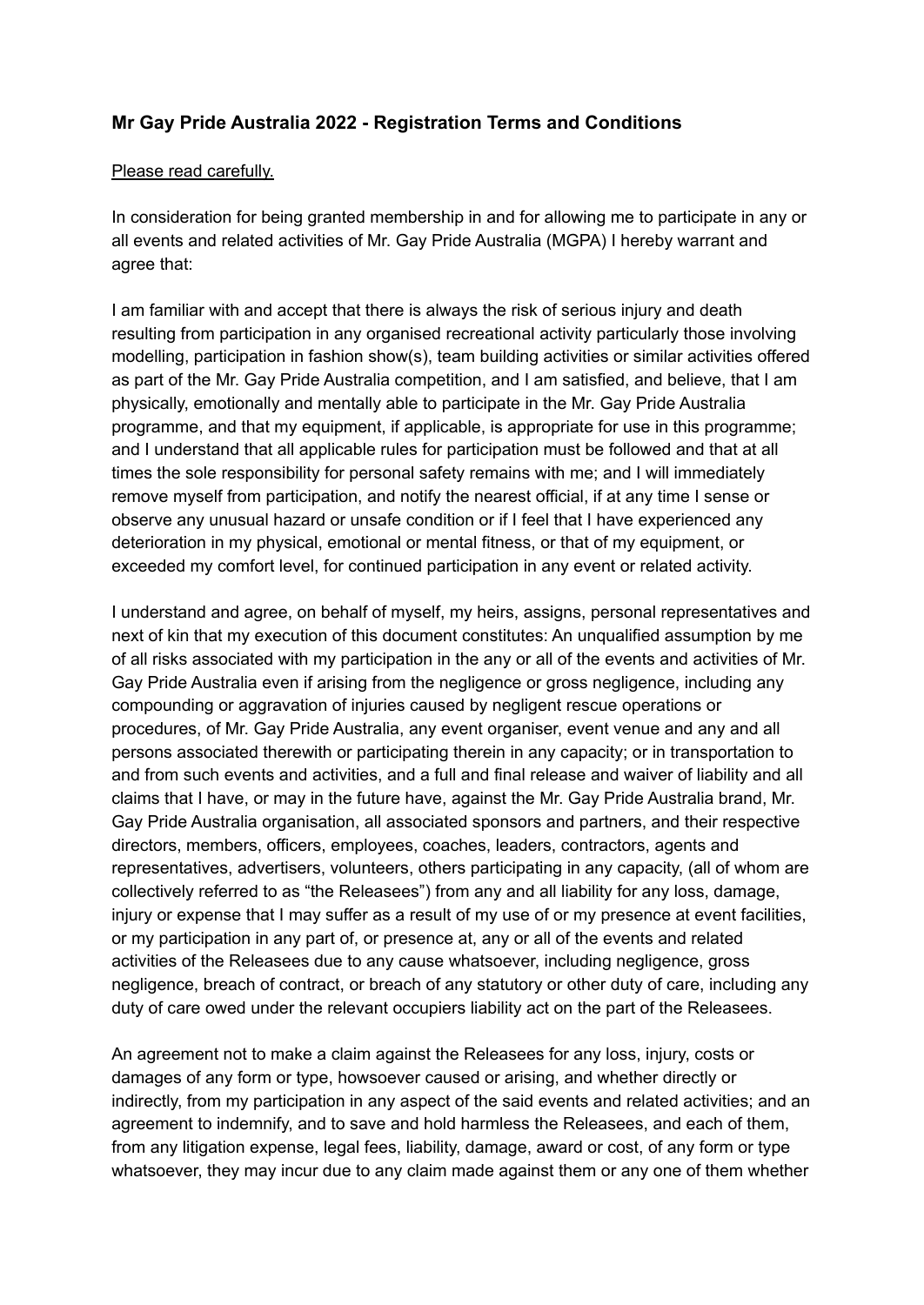the claim is based on the negligence or the gross negligence of the Releasees or otherwise. An agreement that this document be governed by the laws, and in the Commonwealth of Australia or any other Court which might have jurisdiction.

I agree that should I withdraw or be disqualified from the finalist event (after the shortlist has been announced), that I will have to return all prizes or the value thereof, as well as repay expenses incurred on my behalf as well as damages, which is agreed upon to be a minimum of AUD \$1,000 (One Thousand Australian Dollars) with any other expenses incurred, which is to be paid within one calendar month of me withdrawing or being disqualified.

I have read and understand this agreement and I am aware that by accepting this agreement I am waiving certain substantial legal rights which I and my heirs, next of kin, executors, administrators and assigns may have against the Releasees.

## **RELEASE**

For valuable consideration received, I hereby grant to the Mr. Gay Pride Australia brand, Mr. Gay Pride Australia organisation, their representatives and agents the absolute and irrevocable right and unrestricted permission in respect of photographic images and/or moving pictures that (s)he had taken of me individually or in which I may be included with others, to copyright the same, in their own name or otherwise, to use, reuse, publish, edit and republish the same in whole or in part, for illustration, promotion, art, editorial, advertising, and trade or any other purpose whatsoever without restriction as to the alteration; and to use my name in connection therewith it (s)he so chooses.

I hereby release and discharge all photographers and associates from any and all claims and demands arising out of or in connection with the use of these photographs, including without limitations any and all claims for libel or invasion of privacy.

This authorisation and release shall also inure to the benefit of the heirs, legal representatives, licensees, and assigns of the Mr. Gay Pride Australia brand, Mr. Gay Pride Australia organisation, as well as their person(s), representatives and agents.

I am of full legal\* age (18+)\* and have the right to contract in my own name. I have read the foregoing and fully understand the contents thereof. This release shall be binding upon me and my heirs, legal representatives, and assigns.

### **MR. GAY PRIDE AUSTRALIA EXPECTATIONS**

If you are chosen to represent Australia as Mr. Gay Pride Australia for the next year until there is a next Mr. Gay Pride Australia competition held (herein referred to as the "Term") as Mr. Gay Pride Australia (herein referred to as the "Title-Holder"), the Mr. Gay Pride Australia (MGPA) organisation (herein referred to as the "Organisation") has the following expectations of the Title-Holder:

a. Organisation is your exclusive agent for the next term. You will report to Mr. Gay Pride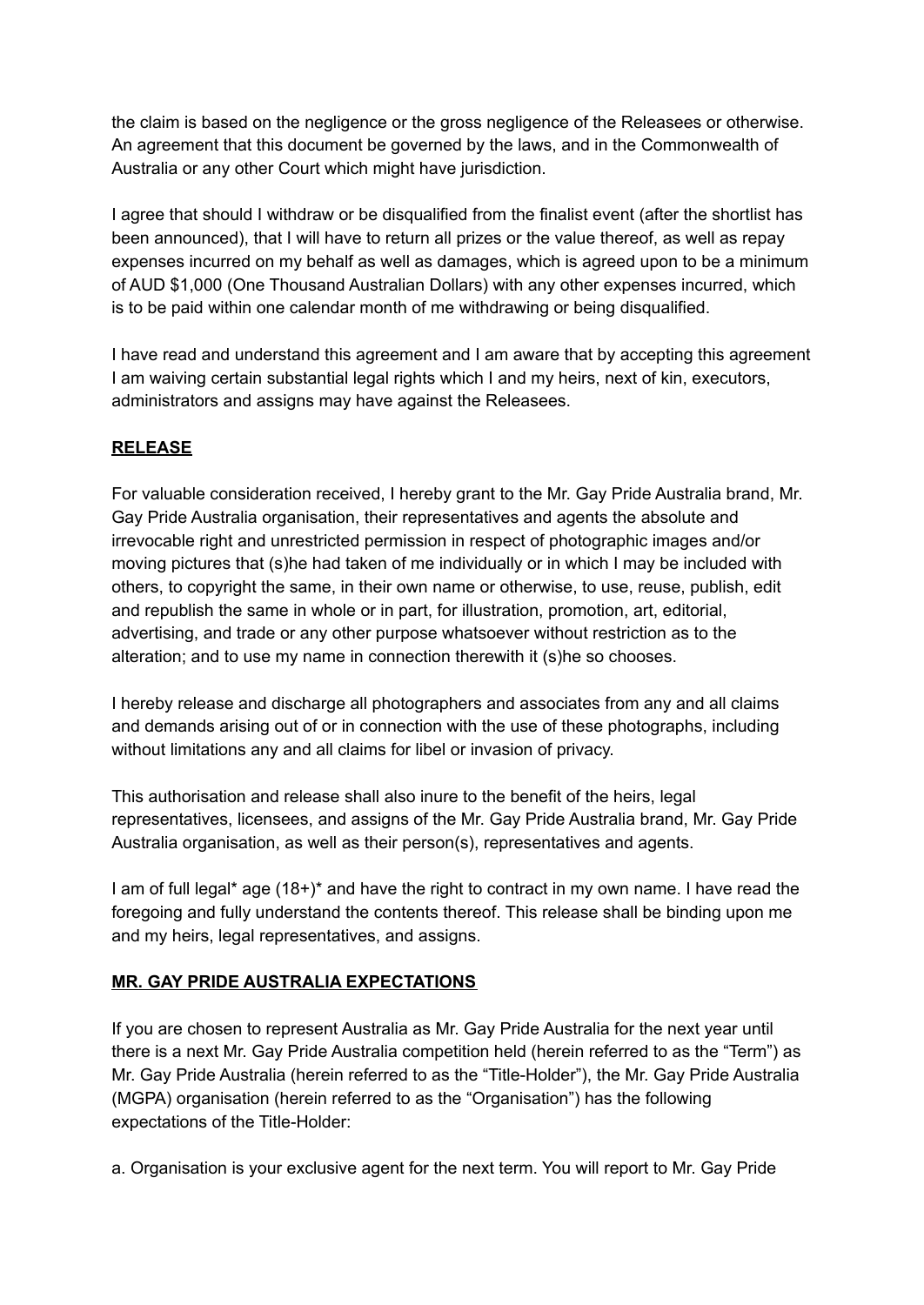Australia, for all speaking, interviews, modelling, and public and/or private appearance opportunities as Title-Holder. The Organisation will approve all opportunities prior to engagement upon mutual consent from the Title-Holder. Title-holder must follow and execute legitimate instructions from the Organisation.

b. Sponsorship: Title-Holder is obligated to use and promote various sponsor products and services for his term. Contact with any sponsor is only permitted upon express written authorisation and/or direction from the Organisation. Title-Holder does not have the authorisation to engage new or existing sponsors, however, any new sponsorship leads and/or opportunities must be forwarded to the Organisation for review and action.

c. Social Networks: As Title-Holder it is your responsibility to engage various social media including but not limited to Facebook, Twitter, YouTube, Instagram, blog, and LinkedIn in professional and respectable behaviour at all times. Social media sites must be engaged a minimum of three times per week during his term.

d. Prizing: All prizes, in-kind gifts of services and/or products must be accepted as is. Prizes have no cash value, subject to change and/or replacement at time of awarding such prize(s).

e. Compensation: The Title-Holder acknowledges and understands fully that this is a volunteer role. The delegate will always be given the choice to accept or decline opportunities for speaking, modelling, public appearances, etc. with the full understanding that any loss of wages in accepting the opportunity will not be compensated.

*Some restrictions may apply, all travel and expectations of the event as to what is included will be presented at time of offering. The winner would attend LGBTI events around the World representing Mr. Gay Pride Australia, depending on invitations received and sponsors available.*

f. The Title-Holder is encouraged to help to engage in growing and running future Mr. Gay Pride Australia competitions. Title-Holder may work directly with the Organisation in local outreach and mentorship.

The organisers will not be held responsible for any loss or damage whatsoever related to the competition before or after the competition or for whatever reason. Entrants enter the competition wholly at their own risk. The Organisation reserves the right to cancel this agreement and remove the Title-Holder should he bring the Organisation into disrepute in whatever way, refuses to carry out instructions or do not abide by the rules, stated here and/or stated during and after the competition.

### **MR. GAY PRIDE AUSTRALIA EXCLUSIVE CONTRACT - TITLE WINNER**

Declaration and Indemnification:

By agreeing, I declare that the information I have provided herein is true and correct in every aspect. I agree that the rules, terms and conditions above are binding on me in the